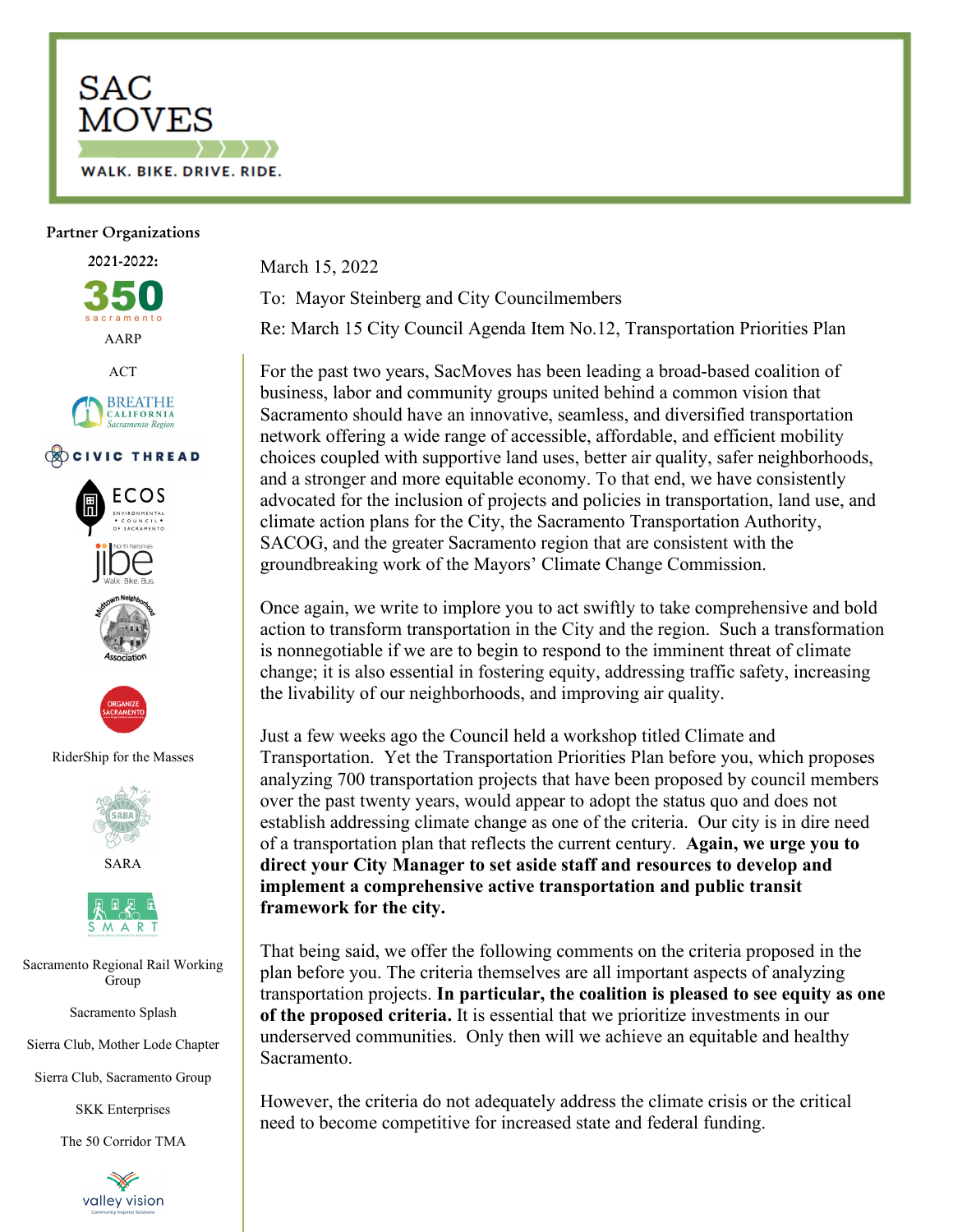As the City Council acknowledged in December 2019, climate change constitutes an emergency. In Sacramento, transportation is the source of over 50% of the greenhouse gas (GHG) emissions. Yet, our efforts to curb its impact on our environment remain woefully inadequate. "Air quality," which is important and is one of the proposed criteria, is affected by greenhouse gas emissions but is not a proxy for addressing climate change. **In order to meet our local and regional climate goals, the criteria must include the reduction of greenhouse gas emissions and vehicle miles traveled.** The Criteria must also include competitiveness for state and federal and matching funds. We have heard consistently that the City of Sacramento does not receive "its share" of available state and federal funds. With the influx of funding for transportation infrastructure, along with clear priorities on climate change, land use, and equity that have been established by both the state and federal administrations, **it is imperative that the City not squander this opportunity and that projects be selected based on their competitiveness for the available funds.**

Thank you for your consideration of these comments. While we continue to push for bolder action on these issues, we are appreciative of your staff's efforts, particularly in the area of engagement. We remain hopeful and eager to work with you and your staff on a transportation and transit framework that reflects the vision we all have for a sustainable city.

Yours truly,

## **SacMoves Coalition**

Anne Stausboll, former Chair, Mayor's Commission on Climate Change Steve Cohn, President, Breathe California Sacramento Region Roger Dickinson Angela E. Hearring Glenn Jackson Jr. Becky Heieck, Jibe Rosanna Herber, SMART Steering Committee Ali, Doerr, 350 Sacramento Emel Wadhwani, Midtown Neighborhood Association Debra Banks, Executive Director, Sacramento Area Bicycle Advocates (SABA) Civic Thread Doug Thompson Susan Herre, President, ECOS Glenda Marsh, Chair, SMART Julia Burrows

cc: Howard Chan, City Manager

Michael Jasso, Assistant City Manager

Hector Barron, Assistant City Manager